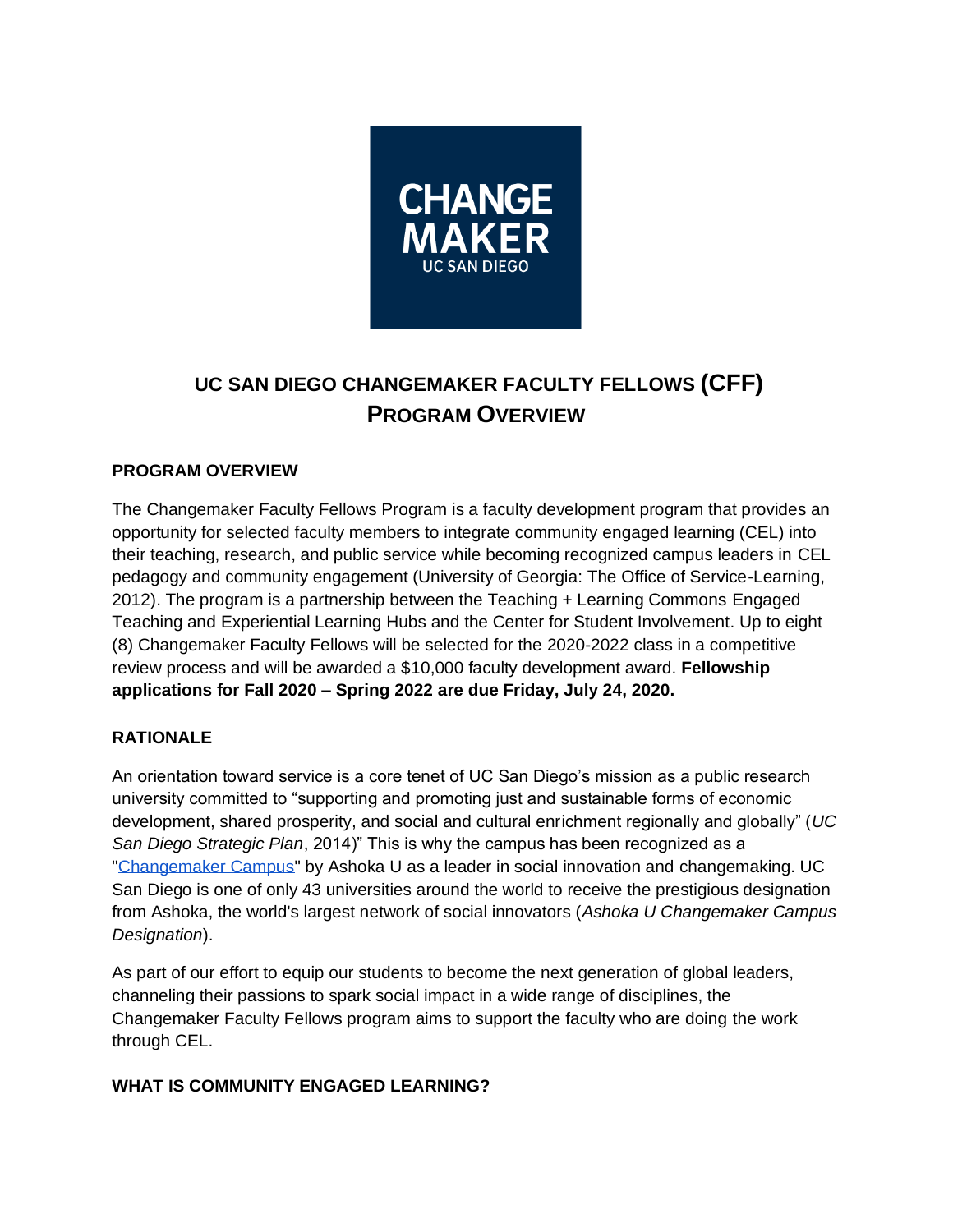There are many definitions for Community Engaged Learning and Service Learning, from which it stems. At UC San Diego we utilize the following definitions:

Community engaged learning "serves as a vehicle for connecting students and institutions to their communities and the larger social good, while at the same time instilling in students the values of community and social responsibility" (Neururer & Rhoads, 1998, p. 321).

"Service-learning is a form of experiential education in which students engage in activities that address human and community needs together with structured opportunities for reflection designed to promote student learning and development" (Jacoby, 1996).

Community Engaged Learning is a powerful pedagogy that promotes community based learning and problem solving and has shown positive effects on numerous learning outcomes including but not limited to critical thinking, cultural awareness, moral development, and increasing students' sense of civic responsibility (Eyler, Giles, Stenson, & Gray, 2001).

# **PROGRAM GOALS**

The Changemaker Faculty Fellows program is committed to supporting participants in the following endeavors:

- Becoming part of a core group of campus leaders and advocates who are knowledgeable about and engaged in CEL pedagogy and committed to community engagement that values community partners as co-educators;
- Increasing familiarity and exposure to CEL theory and current research;
- Exploring evaluation and assessment strategies for measuring CEL's impact on students, faculty, and community members;
- Developing and implementing a CEL related project that integrates community engagement with academic coursework;
- Connecting to public service and outreach initiatives and existing community-university partnerships;
- Developing interdisciplinary CEL projects through conversation and collaboration with faculty from other disciplines;
- Enhancing the CEL resources on the Teaching + Learning Commons Engaged Teaching Hub's Faculty Resources Page in order to support faculty campus-wide about this high-impact practice; and
- Building the foundation for a faculty learning community that explores CEL research and practices.

# **ELIGIBILITY & WHO SHOULD APPLY?**

The program is currently open to all full-time UC San Diego Senate faculty members with an interest in CEL. Experience in service-learning pedagogy or familiarity with service-learning or civic engagement research is preferred, but not required. We encourage applications that consider Changemaking in remote and hybrid contexts. We welcome interdisciplinary team proposals.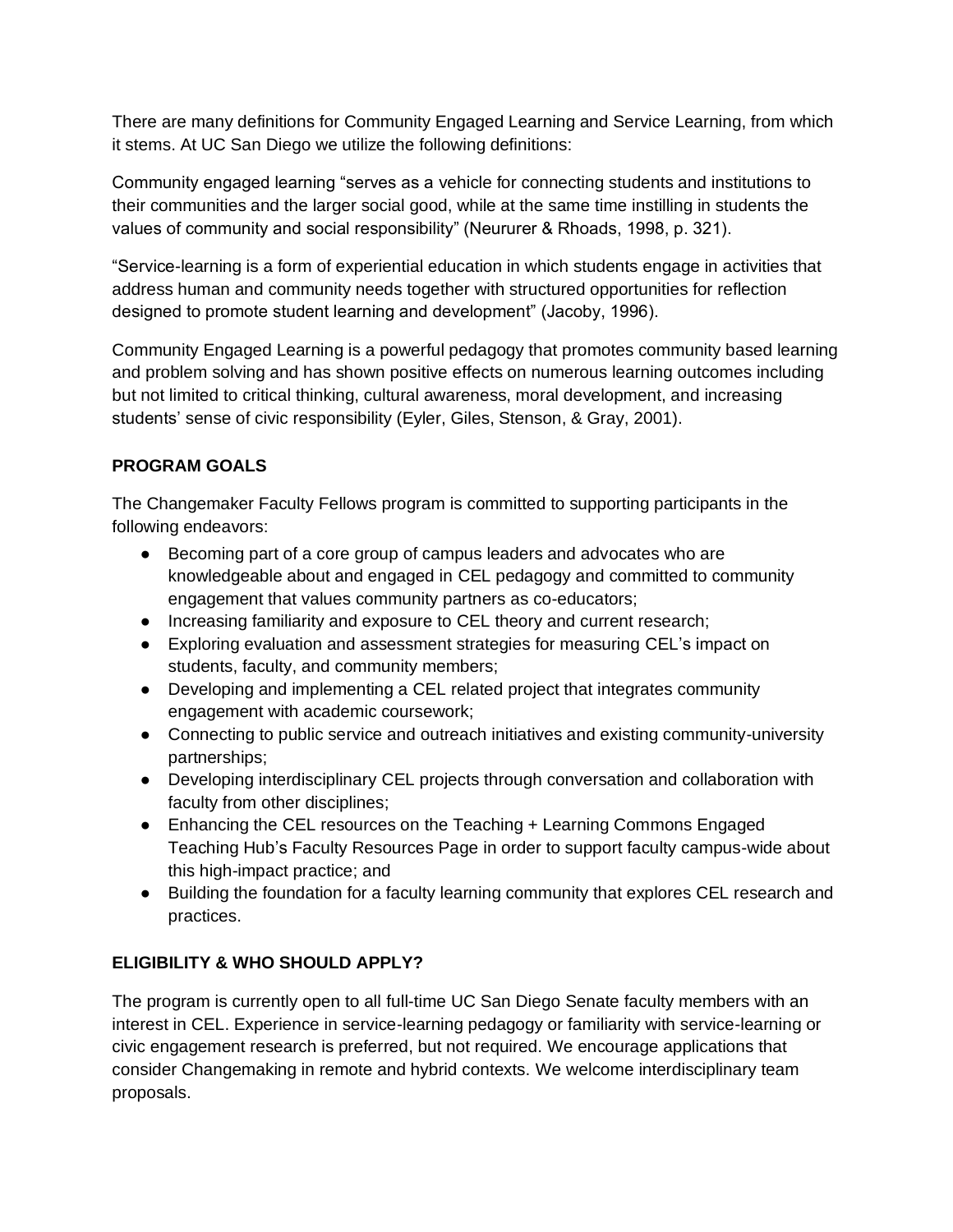#### **FELLOWSHIP AWARD AND BUDGET**

A \$10,000 fellowship award will be provided to an individual or team for discretionary use for activities such as professional development, course development, research, and implementation costs that could include curriculum materials, shared materials or stipends for community partners, and course or project-related travel.

Applicants are asked to provide a budget for how they plan to use the funds.

#### [Link to an Example Budget](https://docs.google.com/spreadsheets/d/1iI5A59jhztnQC5HjQgz9H_aJ9bj_7iraUI0CywxKWlw/edit#gid=0)

\$7000 will be transferred to the faculty awardees department the first year and \$3000 is awarded in the second year.

If you would like to consult with us in the budget creation process please email [engagedteaching@ucsd.edu](mailto:engagedteaching@ucsd.edu)

#### **PROGRAM MANAGEMENT**

In an effort to promote integrative and lifelong learning for students at UC San Diego, the Changemaker Faculty Fellows Program is a collaboration between the Teaching + Learning Commons Engaged Teaching and Experiential Learning Hubs and the Center for Student Involvement.

# **PROGRAM REQUIREMENTS**

Commitment to full participation in the program activities is required for consideration as a Changemaker Faculty Fellow (CFF). The CFF is a two-year program with the first year focused on a rigorous core curriculum and the second year focused on mentorship and engagement:

Applicants must commit to the following activities in order to be considered for selection:

- Year 1: Participate in a daylong retreat, or two half days depending on schedules, held in September at the start of the Fall 2020 quarter. The retreat will provide an introduction to: CFF program goals; critical community engaged learning pedagogy; social impact assessment, and CEL course design. It is also an opportunity to set the groundwork for the CFF Learning Community.
- Year 1: Enhance a current course project or develop a new CEL oriented course throughout the fellowship period. See below for project guidelines.
- Year 1: Participate in monthly Fellows meetings, which are generally 2 hours in length.
- Year 1: Complete guided reflections and meet at least once quarterly for the duration of the project with an Engaged Teaching Education Specialist.
- Year 1: Present final project at the Changemaker/CEL Faculty Fellows Recognition Reception.
- Year 1 & 2: Contribute to the Engaged Teaching Hub website by sharing their profile, best practices, and lessons learned from the CFF experience.
- Year 2: Serve as mentors to future Fellows, especially the following year's cohort.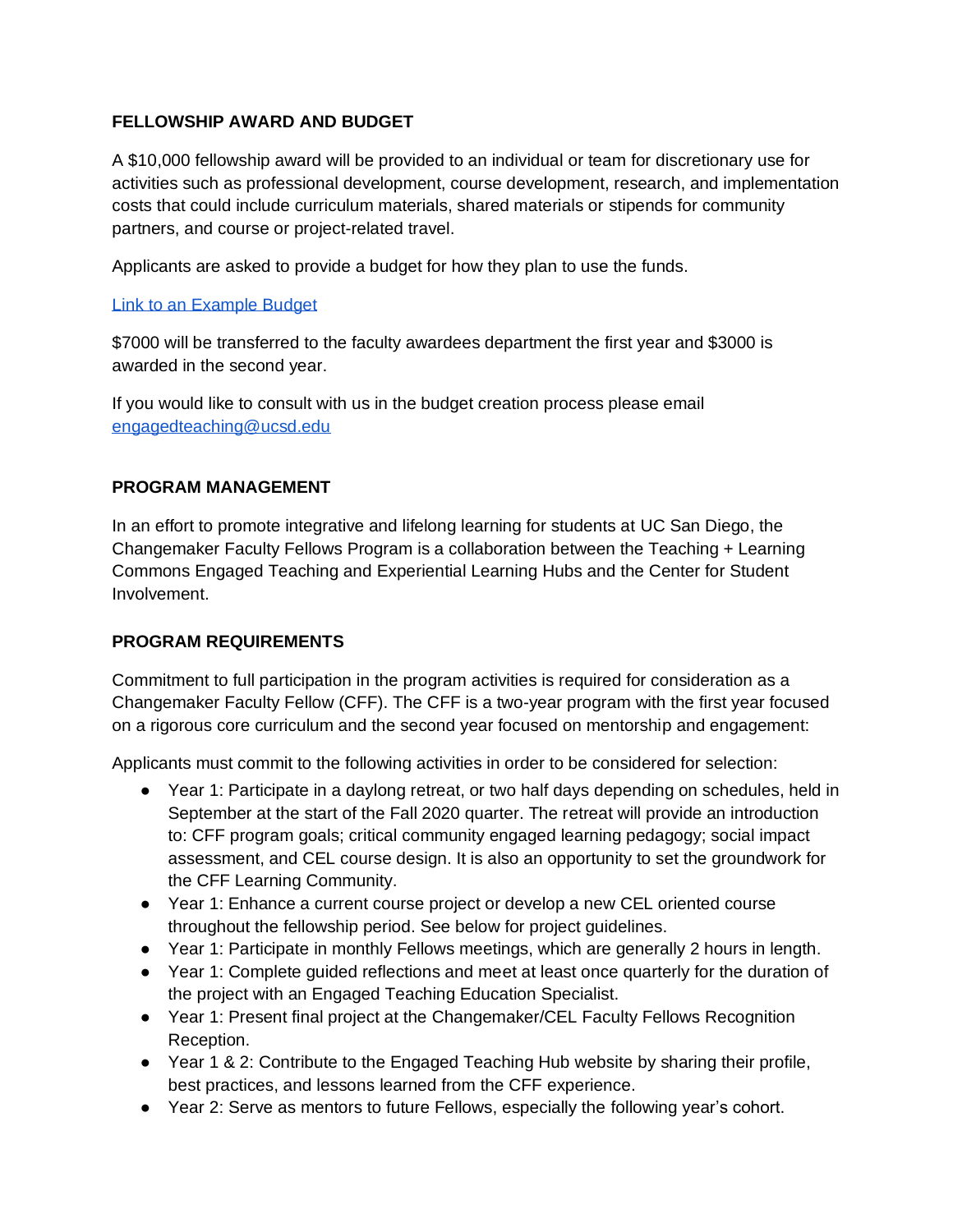● Year 2: Attend at least three CFF meetings or events; this could include serving on the Changemaker retreat panel, attending the Changemaker final retreat, serving on the application review committee, contributing to CFF research working meetings,

# **PROJECT GUIDELINES**

The Changemaker Faculty Fellows program is an opportunity for faculty to engage deeply with CEL. Each Fellow will enhance an existing CEL course or develop a new CEL course during the year. Generally, projects are developed and implemented during the Fellowship year, but in some instances, the implementation of projects may extend past the Fellowship year. The Changemaker Faculty Fellowship award may be used to help implement this project or provide additional professional development support for participants. Possible project ideas include the following:

- Integration of CEL into an existing course, where the CEL aspect is a new component of curriculum;
- Creation of assessment tools or strategies for measuring the impact of CEL courses on undergraduate student learning outcomes, faculty, or community;
- Development of CEL in remote or hybrid learning environments;
- Community-based course research projects that contribute to service-learning, equity, diversity and inclusion, civic engagement, and scholarship of engagement literature, or that expand understanding of CEL within a discipline.

Support for course/project development will be discussed during monthly meetings and through meetings with faculty partners familiar with CEL pedagogy. Final projects will be highlighted formally at the end of the program during the Fellows Reception. Projects may be adapted or changed during the year as participants develop in their understanding of CEL. **For more information about potential projects, contact Daniel Carrillo, Senior Academic Internship Counselor in The Commo[ns d6carrillo@ucsd.ed](mailto:d6carrillo@ucsd.edu)u or Carolyn Sandoval, Interim Director of The Teaching + Learning Comm[ons c2sandoval@ucsd.ed](mailto:c2sandoval@ucsd.edu)u.** 

# **APPLICATION SUBMISSION and SELECTION PROCESS**

To be considered for the 2020-2022 Changemaker Faculty Fellows program, please submit an [online application form](https://docs.google.com/forms/d/e/1FAIpQLSexlNTR_wnTQX3JvuRrp988Pc1YcVkDnahflaN7TFVXFEVwTQ/viewform?usp=sf_link) by **July 24, 2020**. Selected faculty will be notified by **August 7, 2020**.

- [The Project Proposal Form,](https://docs.google.com/forms/d/e/1FAIpQLSexlNTR_wnTQX3JvuRrp988Pc1YcVkDnahflaN7TFVXFEVwTQ/viewform?usp=sf_link) includes the following:
	- a. Your experience with community engaged service-learning, if any.
	- b. Your interest in the program and how you would benefit from the Fellowship.
	- c. How your department/unit would benefit from your participation.
	- d. Description of the proposed CEL project with the following information:
		- i. Summary and rationale of proposed CEL project
		- ii. Potential impact on student engagement
		- iii. Potential challenges you foresee this project may encounter
		- iv. Connection to community issues/needs
		- v. Prospective or existing community partner(s)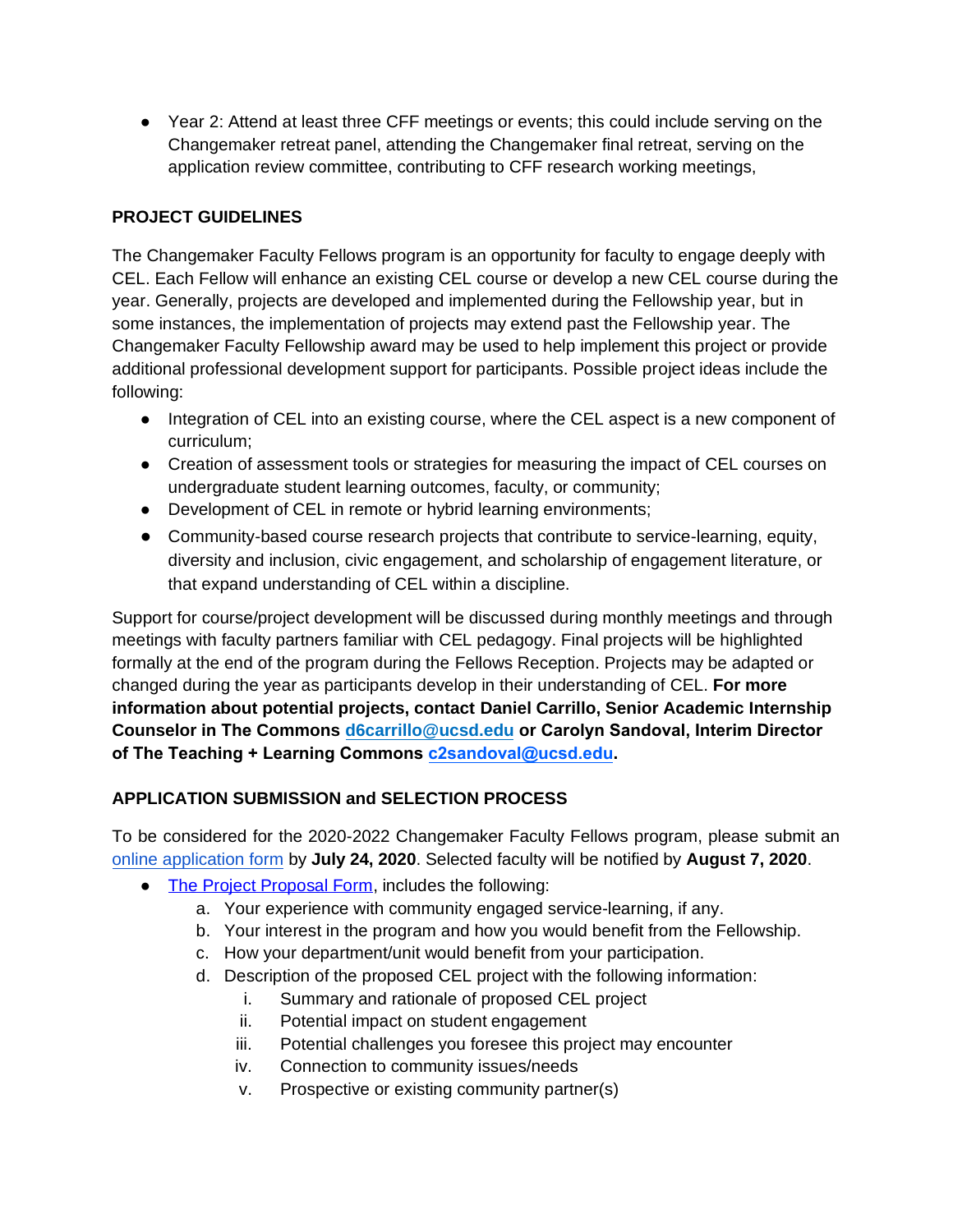- vi. If your project links to an existing academic course, please include the name of the course
- vii. Expected project timeline
- viii. Expected project budget
- e. Letter from your Department Chair or Dean confirming support for your application, project, and participation in the Changemaker Faculty Fellows required meetings and events.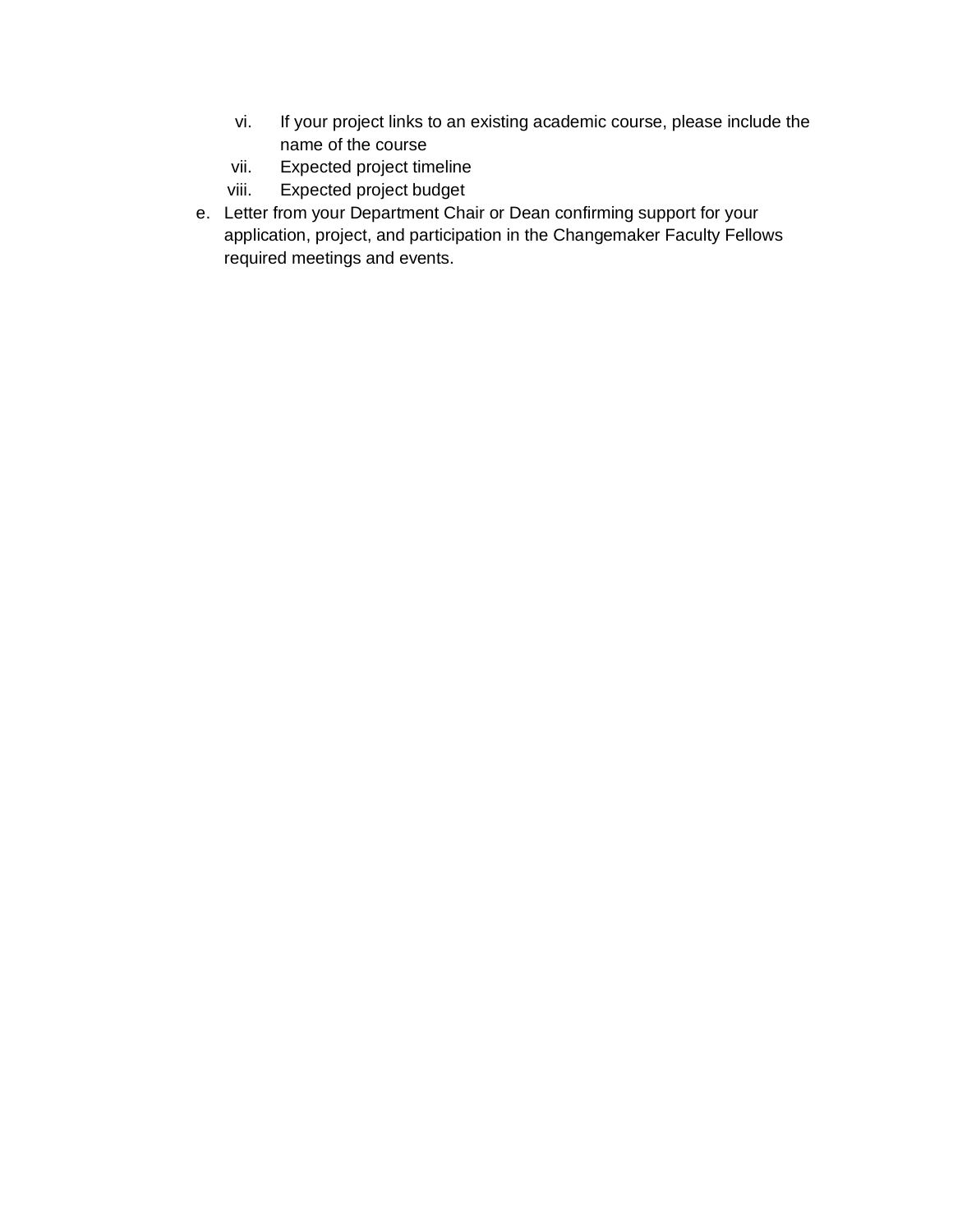#### **TENTATIVE SCHEDULE**

*\*Please note that meeting/event dates are tentative to allow for calendar coordination.*

| <b>Dates</b>        | <b>Events</b>                                                  |
|---------------------|----------------------------------------------------------------|
| June 4, 2020        | <b>Application Opens</b>                                       |
| July 24, 2020       | <b>Application Deadline</b>                                    |
| August 7, 2020      | <b>Announce Selected Faculty</b>                               |
| September 24, 2020  | <b>Faculty Fellow Retreat</b>                                  |
| October 9, 2020     | <b>Welcome Reception/Fall Showcase</b>                         |
| Quarterly           | Individual Consultations                                       |
| Monthly             | <b>Faculty Learning Community Sessions</b>                     |
| June 10 or 11, 2021 | Summit: Changemaker Faculty Fellow<br><b>Closing Reception</b> |

*\*Please note that meeting/event dates for the second year of the CFF faculty fellows program will be released in Spring 2021*

**Faculty Learning Community Sessions Include:** Designing and teaching community engaged service-learning courses, student development theory, risk management, building community partnerships, reflection and assessment, international service-learning, social responsibility, scholarship and publishing, etc.

# **PRIMARY POINTS OF CONTACT**

Daniel Carrillo Senior Academic Internship Counselor, Academic Internship Program Teaching + Learning Commons [d6carrillo@ucsd.edu](mailto:d6carrillo@ucsd.edu) (858) 534-4366

Carolyn Sandoval, Ph.D. Interim Director, Teaching + Learning Commons c2sandoval@ucsd.edu